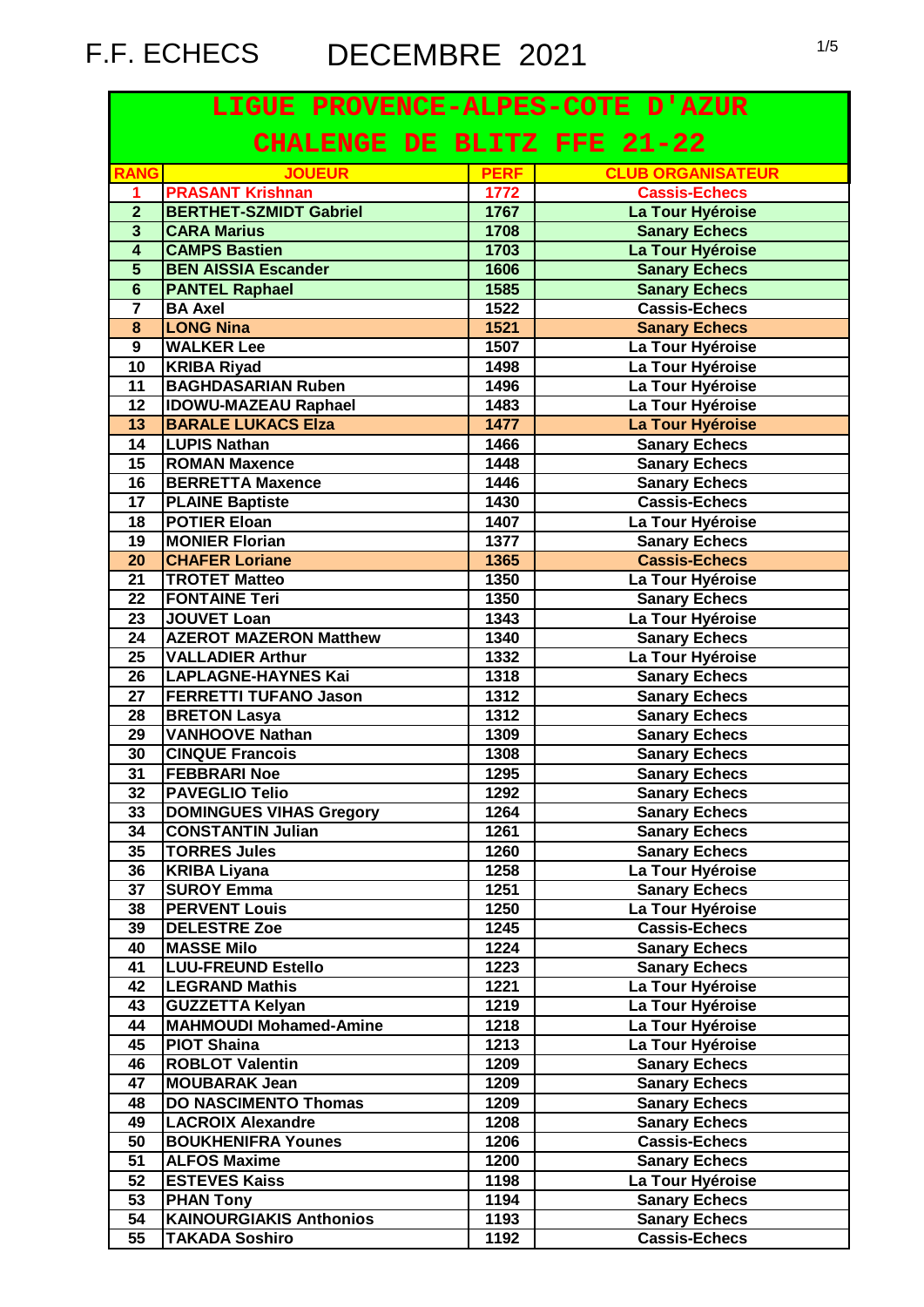| LIGUE PROVENCE-ALPES-COTE D'AZUR |                                    |              |                          |
|----------------------------------|------------------------------------|--------------|--------------------------|
|                                  | <b>CHALENGE DE BLITZ FFE 21-22</b> |              |                          |
| <b>RANG</b>                      | <b>JOUEUR</b>                      | <b>PERF</b>  | <b>CLUB ORGANISATEUR</b> |
| 56                               | <b>DAVIES DAHAN Mya</b>            | 1190         | <b>Sanary Echecs</b>     |
| $\overline{57}$                  | <b>PROCIDA-PLONKA Enzo</b>         | 1187         | La Tour Hyéroise         |
| 58                               | <b>MOLDOVAN IVAN Andrei</b>        | 1187         | La Tour Hyéroise         |
| 59                               | <b>BEN MAHMOUD Sofyan</b>          | 1186         | La Tour Hyéroise         |
| 60                               | <b>FERREIRA MONTA Diane</b>        | 1173         | La Tour Hyéroise         |
| 61                               | <b>EUDIER Christelle</b>           | 1173         | <b>Sanary Echecs</b>     |
| 62                               | <b>CAILLIAU Maxime</b>             | 1173         | <b>Cassis-Echecs</b>     |
| 63                               | <b>ZOUAOUI Aliyah</b>              | 1164         | <b>Sanary Echecs</b>     |
| 64                               | <b>ALI Imane</b>                   | 1153         | La Tour Hyéroise         |
| 65                               | <b>LARCHER Tanguy</b>              | 1151         | <b>Sanary Echecs</b>     |
| 66                               | <b>NOAILLES Leo</b>                | 1145         | <b>Sanary Echecs</b>     |
| 67                               | <b>SCAREVNEA David</b>             | 1140         | La Tour Hyéroise         |
| 68                               | <b>ROI Paris</b>                   | 1140         | La Tour Hyéroise         |
| 69                               | <b>UNEAU Aubin</b>                 | 1134         | <b>Sanary Echecs</b>     |
| 70                               | <b>LAUMOND Kylian</b>              | 1130         | <b>Sanary Echecs</b>     |
| $\overline{71}$                  | <b>NATAF Sacha</b>                 | 1129         | <b>Sanary Echecs</b>     |
| $\overline{72}$                  | <b>BOULKHOUKH-AMARETTI Leo</b>     | 1125         | <b>Sanary Echecs</b>     |
| 73                               | <b>RETTIEN Leandre</b>             | 1120         | La Tour Hyéroise         |
| 74                               | <b>KRIBA Emna</b>                  | 1119         | La Tour Hyéroise         |
| 75                               | <b>JANIER-RIPERT Alex</b>          | 1117         | La Tour Hyéroise         |
| $\overline{76}$                  | <b>AVELLAN Lenny</b>               | 1117         | <b>Sanary Echecs</b>     |
| 77                               | <b>SANZ Paul</b>                   | 1116         | La Tour Hyéroise         |
| 78                               | <b>GAURON Othilie</b>              | 1113         | <b>Sanary Echecs</b>     |
| 79                               | <b>FONTAINE Noah</b>               | 1113         | <b>Sanary Echecs</b>     |
| 80                               | <b>ALBION Mathilda</b>             | 1113         | <b>Sanary Echecs</b>     |
| 81                               | <b>GUYOT Victoire</b>              | 1110         | <b>Sanary Echecs</b>     |
| 82                               | <b>CHAZAL Lazare</b>               | 1109         | <b>Sanary Echecs</b>     |
| 83                               | <b>PREVOT Clement</b>              | 1108         | <b>Cassis-Echecs</b>     |
| 84                               | <b>TRIBERTI Emilio</b>             | 1106         | <b>Sanary Echecs</b>     |
| 85                               | <b>BENOIT Paloma</b>               | 1106         | La Tour Hyéroise         |
| 86                               | <b>COGOTTI Heloise</b>             | 1104         | <b>Sanary Echecs</b>     |
| $\overline{87}$                  | <b>FLOREA Valerie</b>              | 1102         | <b>Sanary Echecs</b>     |
| 88                               | <b>MOLDOVAN IVAN Matei</b>         | 1095         | La Tour Hyéroise         |
| 89                               | <b>PASQUIER Maxence</b>            | 1092         | <b>Sanary Echecs</b>     |
| 90                               | <b>CADIOU Pauline</b>              | 1092         | <b>Sanary Echecs</b>     |
| 91                               | <b>NICOLAS Jules</b>               | 1086         | <b>Sanary Echecs</b>     |
| 92                               | <b>BIRK Baptiste</b>               | 1086         | La Tour Hyéroise         |
| 93                               | <b>MARTIN Anthony</b>              | 1085         | <b>Sanary Echecs</b>     |
| 94                               | <b>MUNIER Axel</b>                 | 1079         | <b>Sanary Echecs</b>     |
| 95                               | <b>MINETTO-VERDINO Camille</b>     | 1079         | La Tour Hyéroise         |
| 96                               | <b>LUBONIS Alexy</b>               | 1078         | La Tour Hyéroise         |
| 97                               | <b>HOURDEQUIN Cassandre</b>        | 1077         | <b>Sanary Echecs</b>     |
| 98                               | <b>BAUMANN Lorenzo</b>             | 1071         | <b>Sanary Echecs</b>     |
| 99                               | <b>DURAND Leo</b>                  | 1067         | <b>Sanary Echecs</b>     |
| 100                              | <b>MOUTAOUKIL Chaymae</b>          | 1066         | La Tour Hyéroise         |
| 101                              | <b>GUILIANI Nolan</b>              | 1066         | <b>Sanary Echecs</b>     |
| 102                              | <b>MAZOYER-PORCHERAY Mathys</b>    | 1065         | <b>Sanary Echecs</b>     |
| 103                              | <b>HABERT Ellie</b>                | 1065         | <b>Sanary Echecs</b>     |
| 104                              | <b>LANTERI Lilian</b>              | 1061         | La Tour Hyéroise         |
| 105                              | <b>AADLANI Neyla</b>               | 1056         | La Tour Hyéroise         |
| 106                              | <b>BEULQUE Enzo</b>                | 1054         | <b>Sanary Echecs</b>     |
|                                  |                                    |              |                          |
| 107<br>108                       | <b>AIBECHE Naim</b>                | 1052<br>1046 | La Tour Hyéroise         |
|                                  | <b>WALKER Marcus</b>               |              | La Tour Hyéroise         |
| 109                              | <b>GARABELLO Gina</b>              | 1045         | <b>Sanary Echecs</b>     |
| 110                              | <b>CURRI Oscar</b>                 | 1041         | <b>Sanary Echecs</b>     |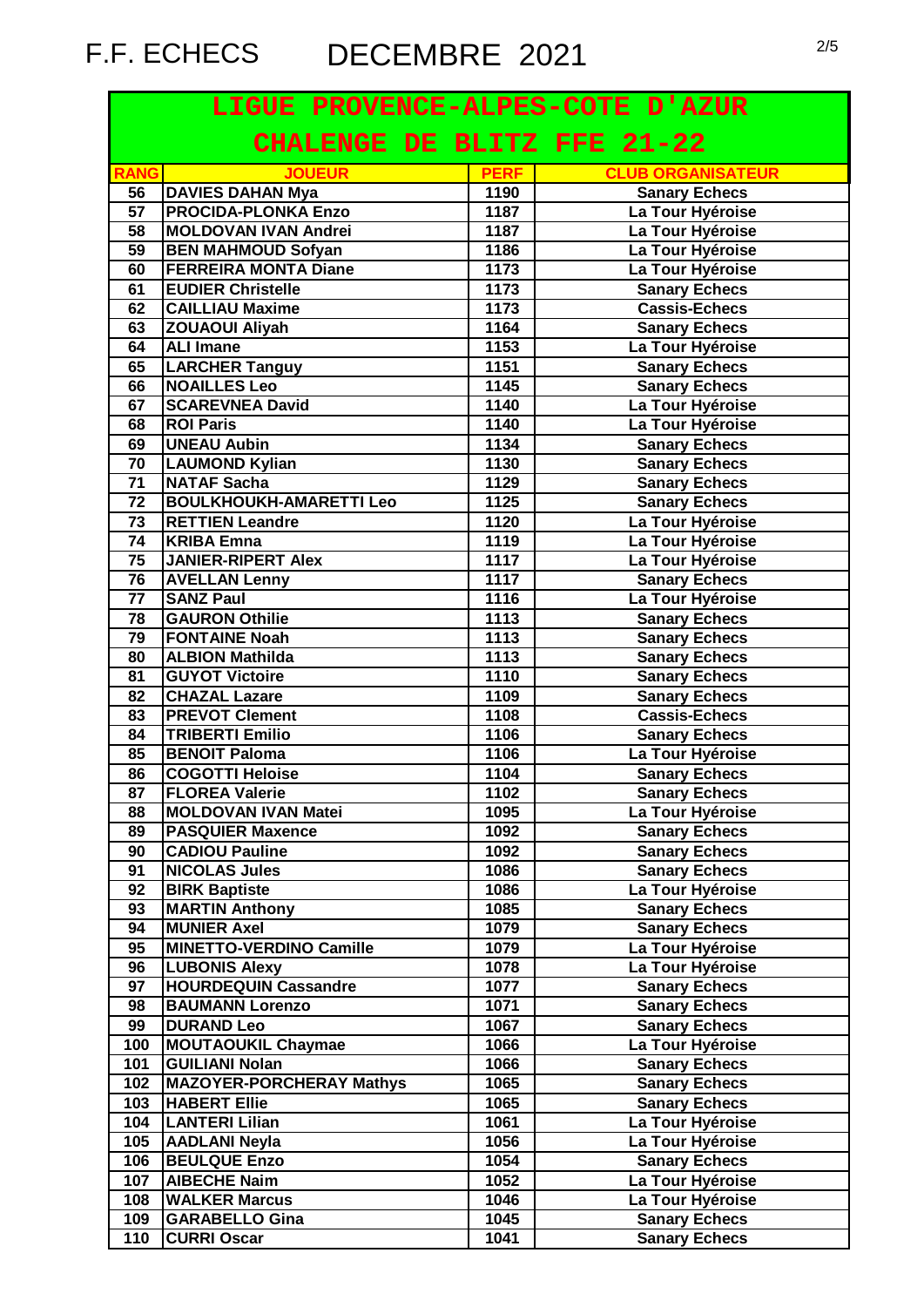| LIGUE PROVENCE-ALPES-COTE D'AZUR |                                    |             |                          |
|----------------------------------|------------------------------------|-------------|--------------------------|
|                                  | <b>CHALENGE DE BLITZ FFE 21-22</b> |             |                          |
| <b>RANG</b>                      | <b>JOUEUR</b>                      | <b>PERF</b> | <b>CLUB ORGANISATEUR</b> |
| 111                              | <b>BENCHARRA Kayssan</b>           | 1038        | La Tour Hyéroise         |
| 112                              | <b>ARNE Alexandre</b>              | 1034        | <b>Sanary Echecs</b>     |
| 113                              | <b>FIORENTINI Nina</b>             | 1033        | <b>Sanary Echecs</b>     |
| 114                              | <b>DESTAVILLE Prisca</b>           | 1033        | <b>Sanary Echecs</b>     |
| 115                              | <b>CHOUKRY Alycia</b>              | 1032        | <b>Sanary Echecs</b>     |
| 116                              | <b>AUBRY Gaspard</b>               | 1031        | <b>Sanary Echecs</b>     |
| 117                              | <b>PALPANT Lea</b>                 | 1030        | <b>Sanary Echecs</b>     |
| 118                              | <b>MOUGIN Valentin</b>             | 1023        | <b>Sanary Echecs</b>     |
| 119                              | <b>DUGUET Ophelie</b>              | 1023        | <b>Sanary Echecs</b>     |
| 120                              | <b>BEN MAHMOUD Yanis</b>           | 1022        | La Tour Hyéroise         |
| 121                              | <b>VANHOOVE Derek</b>              | 1016        | <b>Sanary Echecs</b>     |
| 122                              | <b>LECLERC Vianney</b>             | 1013        | <b>Sanary Echecs</b>     |
| $\overline{123}$                 | <b>ALLARD Tom</b>                  | 1013        | La Tour Hyéroise         |
| 124                              | <b>ALI Inaya</b>                   | 1011        | La Tour Hyéroise         |
| 125                              | <b>ROZENMAN Margaux</b>            | 1009        | La Tour Hyéroise         |
| 126                              | <b>DALI-YOUCEF Nahil</b>           | 1009        | <b>Sanary Echecs</b>     |
| 127                              | <b>DEMELAS Anais</b>               | 1004        | <b>Cassis-Echecs</b>     |
| 128                              | <b>POLETTI Gina</b>                | 992         | <b>Sanary Echecs</b>     |
| 129                              | <b>ELSLANDER Etienne</b>           | 990         | <b>Sanary Echecs</b>     |
| 130                              | <b>FONTVIEILLE Louka</b>           | 986         | <b>Sanary Echecs</b>     |
| 131                              | <b>MOREIRA Valmont</b>             | 985         | <b>Sanary Echecs</b>     |
| 132                              | <b>FADIL Sarah</b>                 | 982         | <b>Sanary Echecs</b>     |
| 133                              | ZAFERA Julia                       | 979         | <b>Sanary Echecs</b>     |
| 134                              | <b>MIZUSAWA Raphael</b>            | 975         | <b>Sanary Echecs</b>     |
| $\overline{135}$                 | <b>AYARI Mohamed</b>               | 972         | <b>Sanary Echecs</b>     |
| 136                              | JACOBY-DANIEL Prisco               | 969         | <b>Sanary Echecs</b>     |
| 137                              | <b>LEDUR-FRANSIOLI Camille</b>     | 965         | <b>Sanary Echecs</b>     |
| 138                              | <b>ALBERTO JACQUES Milan</b>       | 965         | <b>Sanary Echecs</b>     |
| 139                              | <b>BOGGIANTI Teddy</b>             | 962         | <b>Sanary Echecs</b>     |
| 140                              | <b>UZAN Nathan</b>                 | 960         | <b>Cassis-Echecs</b>     |
| 141                              | <b>DIMARCO Alessio</b>             | 959         | <b>Cassis-Echecs</b>     |
| 142                              | <b>BENAMEUR Selma</b>              | 958         | <b>Sanary Echecs</b>     |
| 143                              | <b>ANGOUSTURES Elyne</b>           | 958         | <b>Sanary Echecs</b>     |
| 144                              | <b>TOMAS GERALDES Leon</b>         | 952         | <b>Sanary Echecs</b>     |
| 145                              | <b>ALFOS Chloe</b>                 | 952         | <b>Sanary Echecs</b>     |
| 146                              | <b>BOSSEAU CASSAN Romeo</b>        | 951         | <b>Cassis-Echecs</b>     |
| 147                              | <b>DEFACQUES Charlie</b>           | 948         | La Tour Hyéroise         |
| 148                              | <b>CHELBA Gabriel</b>              | 948         | La Tour Hyéroise         |
| 149                              | <b>SIMONE Matteo</b>               | 946         | La Tour Hyéroise         |
| 150                              | <b>MATHEY Julia</b>                | 939         | La Tour Hyéroise         |
| 151                              | <b>VIAU Alexandre</b>              | 936         | <b>Sanary Echecs</b>     |
| 152                              | <b>SOULIERE Lily</b>               | 931         | <b>Sanary Echecs</b>     |
| 153                              | <b>BOURROUX Marius</b>             | 930         | <b>Sanary Echecs</b>     |
| 154                              | <b>LANGLOIS Gaetan</b>             | 929         | <b>Sanary Echecs</b>     |
| 155                              | <b>VIDEAU Nathan</b>               | 928         | <b>Sanary Echecs</b>     |
| 156                              | <b>PIERI-CALLE Jean-Baptiste</b>   | 927         | <b>Sanary Echecs</b>     |
| 157                              | <b>IFRAH Lea</b>                   | 926         | La Tour Hyéroise         |
| 158                              | <b>AKEHURST Zoe</b>                | 925         | <b>Sanary Echecs</b>     |
| 159                              | <b>DENISE-PEYNET Lila</b>          | 923         | <b>Sanary Echecs</b>     |
| 160                              | <b>MAHMOUDI Hafsa</b>              | 917         | La Tour Hyéroise         |
| 161                              | <b>LUCCHINI Maxime</b>             | 915         | <b>Cassis-Echecs</b>     |
| 162                              | <b>TUMULO Dorian</b>               | 904         | <b>Sanary Echecs</b>     |
| 163                              | <b>RAZAFINDRAZAKA Loic</b>         | 902         | <b>Sanary Echecs</b>     |
| 164                              | <b>JANIER-RIPERT Anton</b>         | 901         | La Tour Hyéroise         |
| 165                              | <b>SCHIEB Romeo</b>                | 895         | <b>Cassis-Echecs</b>     |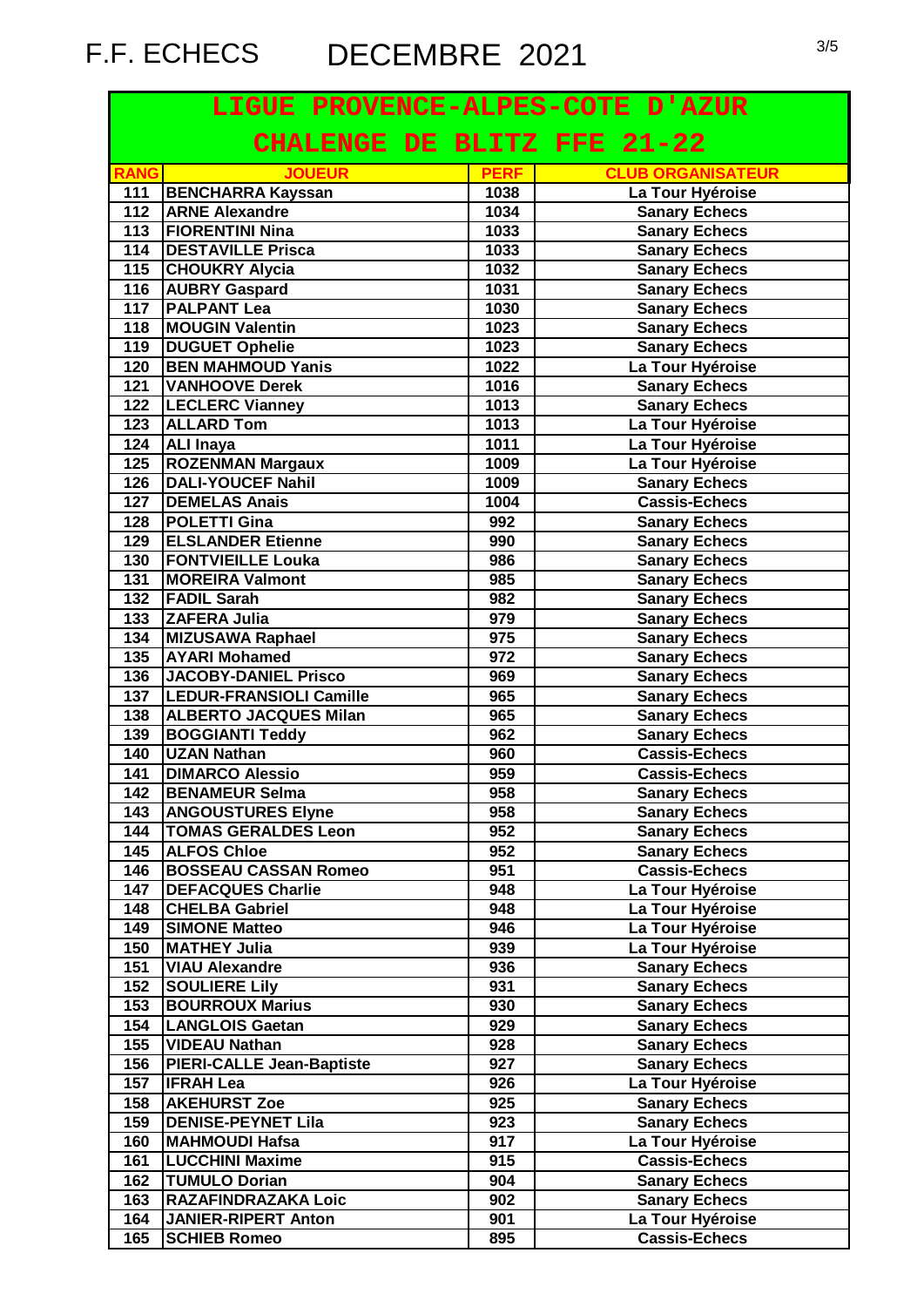| LIGUE PROVENCE-ALPES-COTE D'AZUR |                                    |             |                          |
|----------------------------------|------------------------------------|-------------|--------------------------|
|                                  | <b>CHALENGE DE BLITZ FFE 21-22</b> |             |                          |
| <b>RANG</b>                      | <b>JOUEUR</b>                      | <b>PERF</b> | <b>CLUB ORGANISATEUR</b> |
| 166                              | <b>HERMITTE Victor</b>             | 894         | <b>Sanary Echecs</b>     |
| 167                              | <b>COURBIS Tali</b>                | 894         | <b>Sanary Echecs</b>     |
| 168                              | <b>KALIAGUINE Ryan</b>             | 892         | <b>Sanary Echecs</b>     |
| 169                              | <b>FERNANDEZ Baptiste</b>          | 891         | La Tour Hyéroise         |
| 170                              | <b>COUTOUX Nolhan</b>              | 888         | <b>Sanary Echecs</b>     |
| 171                              | <b>CHETTIBI Luna</b>               | 886         | La Tour Hyéroise         |
| 172                              | <b>MONTISCI Roman</b>              | 883         | <b>Sanary Echecs</b>     |
| 173                              | <b>CASTET Louise</b>               | 881         | <b>Sanary Echecs</b>     |
| 174                              | <b>MAEREL Milan</b>                | 879         | <b>Sanary Echecs</b>     |
| 175                              | <b>HADJADJ-HOK Maxence</b>         | 879         | Cassis-Echecs            |
| 176                              | <b>BELLITY Emma</b>                | 879         | <b>Sanary Echecs</b>     |
| 177                              | <b>AUVRIGNON Gabriel</b>           | 879         | <b>Sanary Echecs</b>     |
| 178                              | <b>BAUDEMONT Ethan</b>             | 871         | <b>Sanary Echecs</b>     |
| 179                              | <b>GABELLA Ethan</b>               | 869         | <b>Sanary Echecs</b>     |
| 180                              | <b>FEAT Edouard</b>                | 867         | <b>Sanary Echecs</b>     |
| 181                              | <b>BORLA Lily</b>                  | 866         | <b>Sanary Echecs</b>     |
| 182                              | <b>ALCARAZ Clemence</b>            | 865         | <b>Sanary Echecs</b>     |
| 183                              | <b>PALMIERI Eva</b>                | 862         | La Tour Hyéroise         |
| 184                              | <b>RAMON-HARNOIS Celeste</b>       | 855         | La Tour Hyéroise         |
| 185                              | <b>LAMOINE Charles-Louis</b>       | 852         | La Tour Hyéroise         |
| 186                              | <b>COLOMB Antonin</b>              | 851         | <b>Sanary Echecs</b>     |
| 187                              | <b>SAGHI Ayline</b>                | 850         | La Tour Hyéroise         |
| 188                              | <b>HADJADJ-HOK Quentin</b>         | 848         | <b>Cassis-Echecs</b>     |
| 189                              | <b>BONNIER-MARCELLY Soan</b>       | 847         | <b>Sanary Echecs</b>     |
| 190                              | <b>SOTON Matheo</b>                | 846         | <b>Sanary Echecs</b>     |
| 191                              | <b>HOCQUET Lucille</b>             | 844         | La Tour Hyéroise         |
| 192                              | <b>PIN-SPECHT Marie</b>            | 840         | <b>Sanary Echecs</b>     |
| 193                              | <b>ALBARIAN Greta</b>              | 838         | <b>Cassis-Echecs</b>     |
| 194                              | <b>ALBARIAN Ernest</b>             | 838         | <b>Cassis-Echecs</b>     |
| 195                              | <b>CAMPS Nolan</b>                 | 835         | La Tour Hyéroise         |
| 196                              | <b>GUITTON Baptiste</b>            | 828         | <b>Sanary Echecs</b>     |
|                                  | 197 BENSIMEN Dan                   | 828         | <b>Cassis-Echecs</b>     |
| 198                              | <b>BARBARESCO Achille</b>          | 828         | <b>Cassis-Echecs</b>     |
| 199                              | <b>DA SILVA Louane</b>             | 817         | La Tour Hyéroise         |
| 200                              | <b>LEBHAR Lucas</b>                | 814         | La Tour Hyéroise         |
| 201                              | <b>CHAPUT Inaya</b>                | 805         | <b>Sanary Echecs</b>     |
| 202                              | <b>ORNY CORDIER Martin</b>         | 802         | La Tour Hyéroise         |
| 203                              | <b>RIPPERT Mary</b>                | 801         | <b>Sanary Echecs</b>     |
| 204                              | <b>EGRISE Baptiste</b>             | 801         | <b>Sanary Echecs</b>     |
| 205                              | <b>TLIBA Ilyana</b>                | 800         | La Tour Hyéroise         |
| 206                              | <b>AGOLA Jilliane</b>              | 799         | <b>Sanary Echecs</b>     |
| 207                              | <b>MOURGUE Ange</b>                | 798         | La Tour Hyéroise         |
| 208                              | <b>CREPEL Hugo</b>                 | 797         | <b>Sanary Echecs</b>     |
| 209                              | <b>TANCHOU Ninon</b>               | 789         | <b>Sanary Echecs</b>     |
| 210                              | <b>GELLIS Jade</b>                 | 787         | <b>Sanary Echecs</b>     |
| 211                              | <b>DELCROIX Aaron</b>              | 787         | <b>Sanary Echecs</b>     |
| 212                              | <b>SIESSE Meline</b>               | 785         | La Tour Hyéroise         |
| 213                              | <b>LOPVET Anais</b>                | 785         | La Tour Hyéroise         |
| 214                              | <b>POUTEAU Zoe</b>                 | 782         | <b>Sanary Echecs</b>     |
| 215                              | <b>PREIBISCH Lily Rose</b>         | 777         | <b>Sanary Echecs</b>     |
| 216                              | <b>CHATELLARD Tao</b>              | 776         | <b>Sanary Echecs</b>     |
| 217                              | <b>GATT Chloe</b>                  | 775         | <b>Sanary Echecs</b>     |
| 218                              | <b>CALAMAND Jolan</b>              | 760         | La Tour Hyéroise         |
| 219                              | <b>PICART Selen</b>                | 757         | <b>Sanary Echecs</b>     |
| 220                              | <b>TOUZAIN Matis</b>               | 755         | <b>Sanary Echecs</b>     |
|                                  |                                    |             |                          |